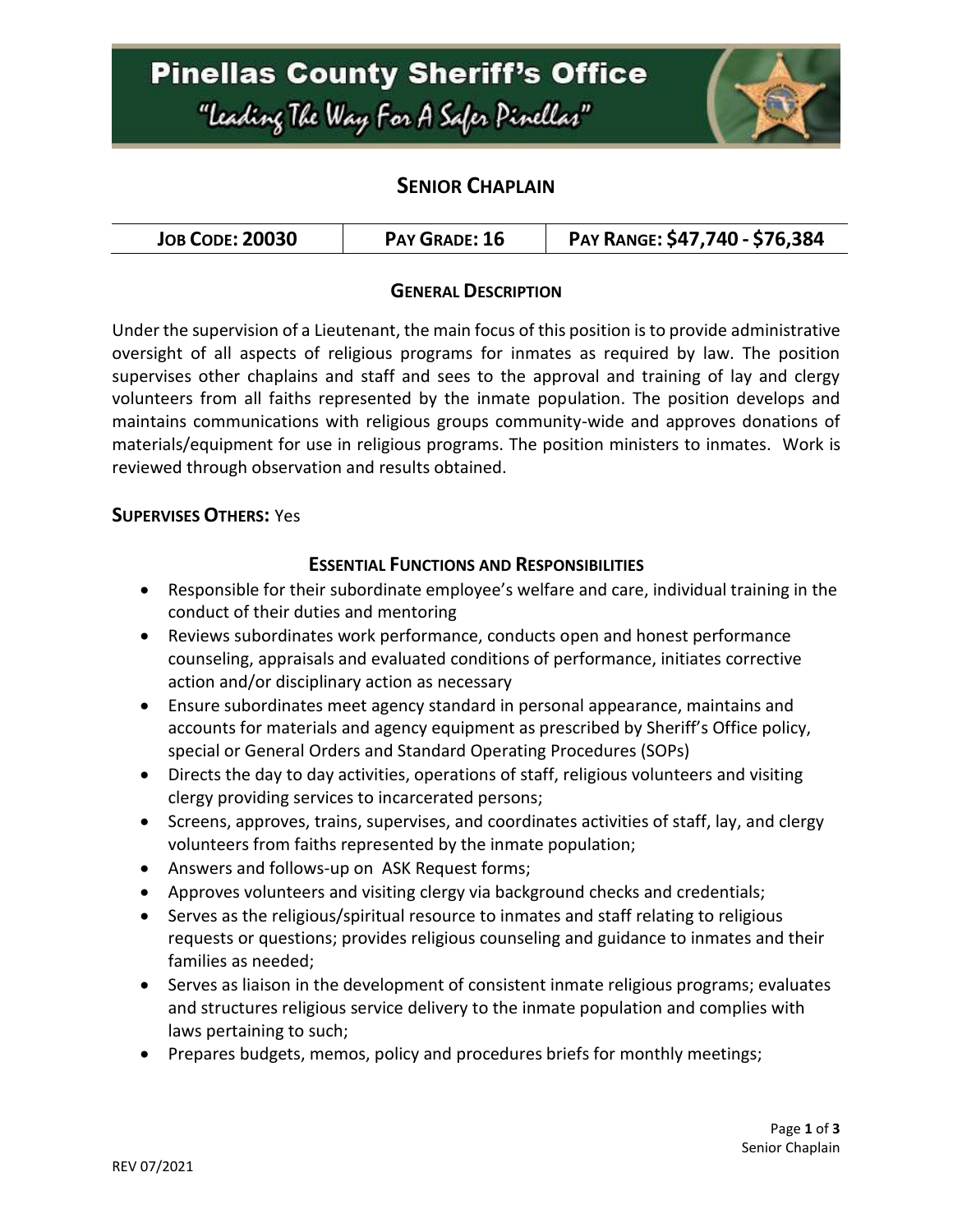# **Pinellas County Sheriff's Office** "Leading The Way For A Safer Pinellar"



- Provides and performs death notifications to inmates, which includes crisis intervention skills, as well as, accommodation and compassion;
- Conducts visitation activities of inmates at jail, at the request of staff, family, clergy, or community members.
- Performs "on call" chaplain duties and compiles rotation schedules;
- Approves special religious diet requests and determines legitimate religious practices; includes assessing bodies of supporting literature outlining religious principles and practices
- Approves all religious publications, religious symbols or congregate worship/religious services to ensure it meets criteria for safety and security;
- Follows-up on messages left on phone system and emails;
- Participates in Sheriff's Office recruitment and community relations activities as directed.

Regular and reliable attendance is required as an essential function of the position.

This position is considered essential and, in the event of an emergency or natural disaster, will be required to report to work.

This list is not intended to be all-inclusive and you may not be responsible for every item listed. The employer reserves the right to assign additional functions and responsibilities as necessary.

### **QUALIFICATIONS**

- Graduation from an accredited college or university with a Master's Degree in a related field
- Four (4) years' experience as a Chaplain or in a related ministerial field
- Or equivalent combination of education and experience
- Ordained Clergy; AACC, ACCA
- Typing speed of 25 wpm
- Proficiency in Microsoft Office products
- Must possess a valid Florida driver's license
- Consideration for this position requires a credit check

#### **KNOWLEDGE, SKILLS, AND ABILITIES**

- Knowledge of Pastoral counseling and the ability to apply this knowledge for one on one personal contact, required counseling skills, required knowledge of grief counseling, stress management, interpersonal skills, and group dynamics;
- Knowledge of CISM for intervention in regards to inmate suicide;